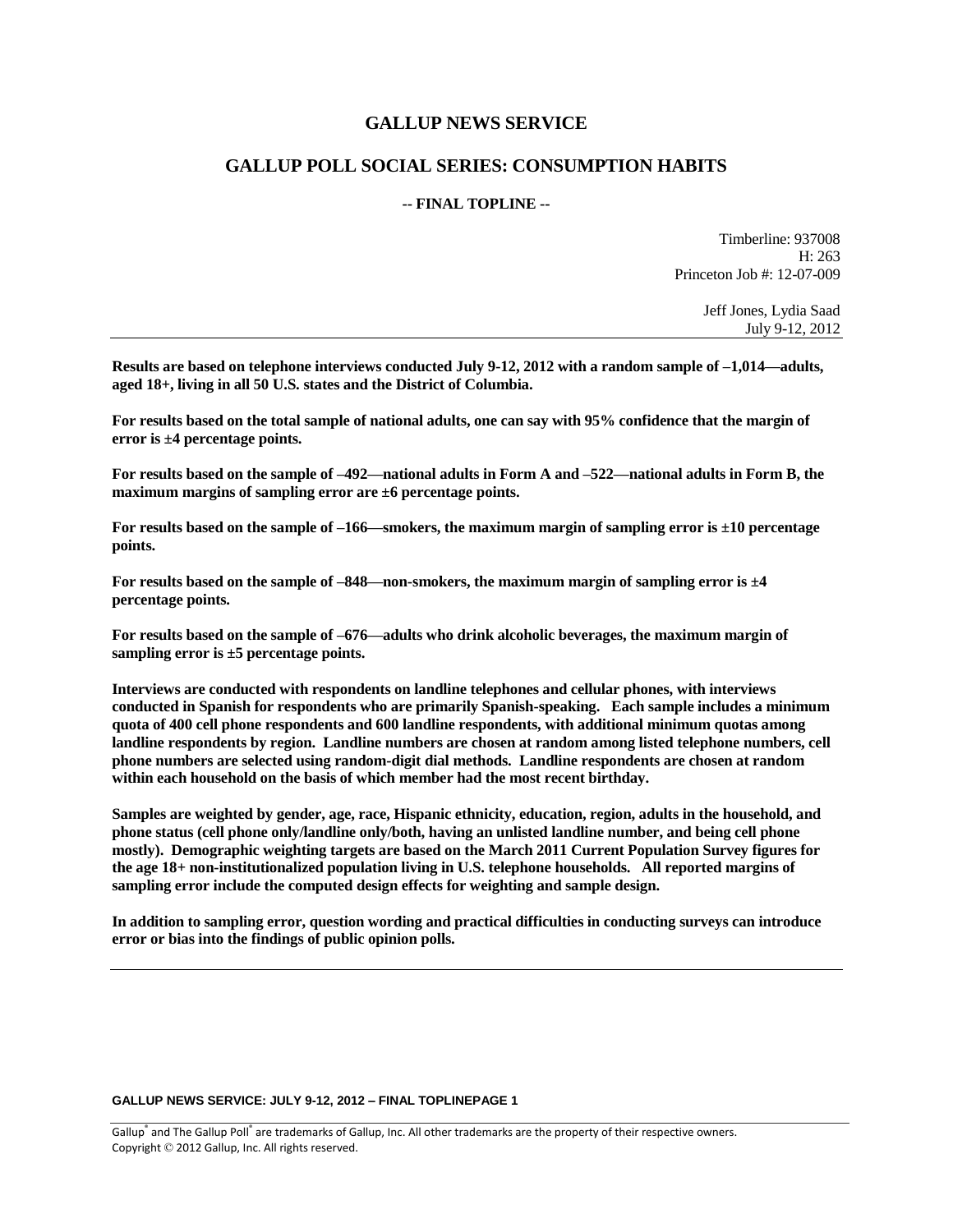# Turning to something else,

## Q.30/31 SPLIT SAMPLED

30. *(Asked of a half sample)* How serious a problem do you think – [RANDOM ORDER] – is/are to society – extremely serious, very serious, somewhat serious, or not serious?

#### **BASED ON –492—NATIONAL ADULTS IN FORM A**

# **A. Cigarettes**

|                       | Extremely | Very    | Somewhat | <b>Not</b> | N <sub>0</sub> |
|-----------------------|-----------|---------|----------|------------|----------------|
|                       | serious   | serious | serious  | serious    | opinion        |
| 2012 Jul 9-12 $\land$ | 30        | 37      | 27       |            |                |
| 2005 Jul 7-10         | 29        | 37      | 29       |            | $\ast$         |
| 2003 Jul 7-9          | 21        | 36      | 35       |            | ∗              |

# **B. Alcohol**

|                       | Extremely<br>serious | Verv<br>serious | Somewhat<br>serious | <b>Not</b><br>serious | N <sub>o</sub><br>opinion |
|-----------------------|----------------------|-----------------|---------------------|-----------------------|---------------------------|
| 2012 Jul 9-12 $\land$ | 18                   | 29              | 39                  | 12                    |                           |
| 2005 Jul 7-10         | 21                   | 32              | 40                  |                       | $\ast$                    |
| 2003 Jul 7-9          | 17                   | 29              | 44                  | Q                     |                           |

### **C. Obesity**

|                       | Extremely<br>serious | Very<br>serious | Somewhat<br>serious | Not<br>serious | No<br>opinion |
|-----------------------|----------------------|-----------------|---------------------|----------------|---------------|
| 2012 Jul 9-12 $\land$ | 38                   | 43              | 15                  |                |               |
| 2005 Jul 7-10         | 27                   | 42              | 28                  |                | ∗             |
| 2003 Jul 7-9          | 20                   | 36              | 38                  |                |               |

^Asked of a half sample.

#### **GALLUP NEWS SERVICE: JULY 9-12, 2012 – FINAL TOPLINEPAGE 2**